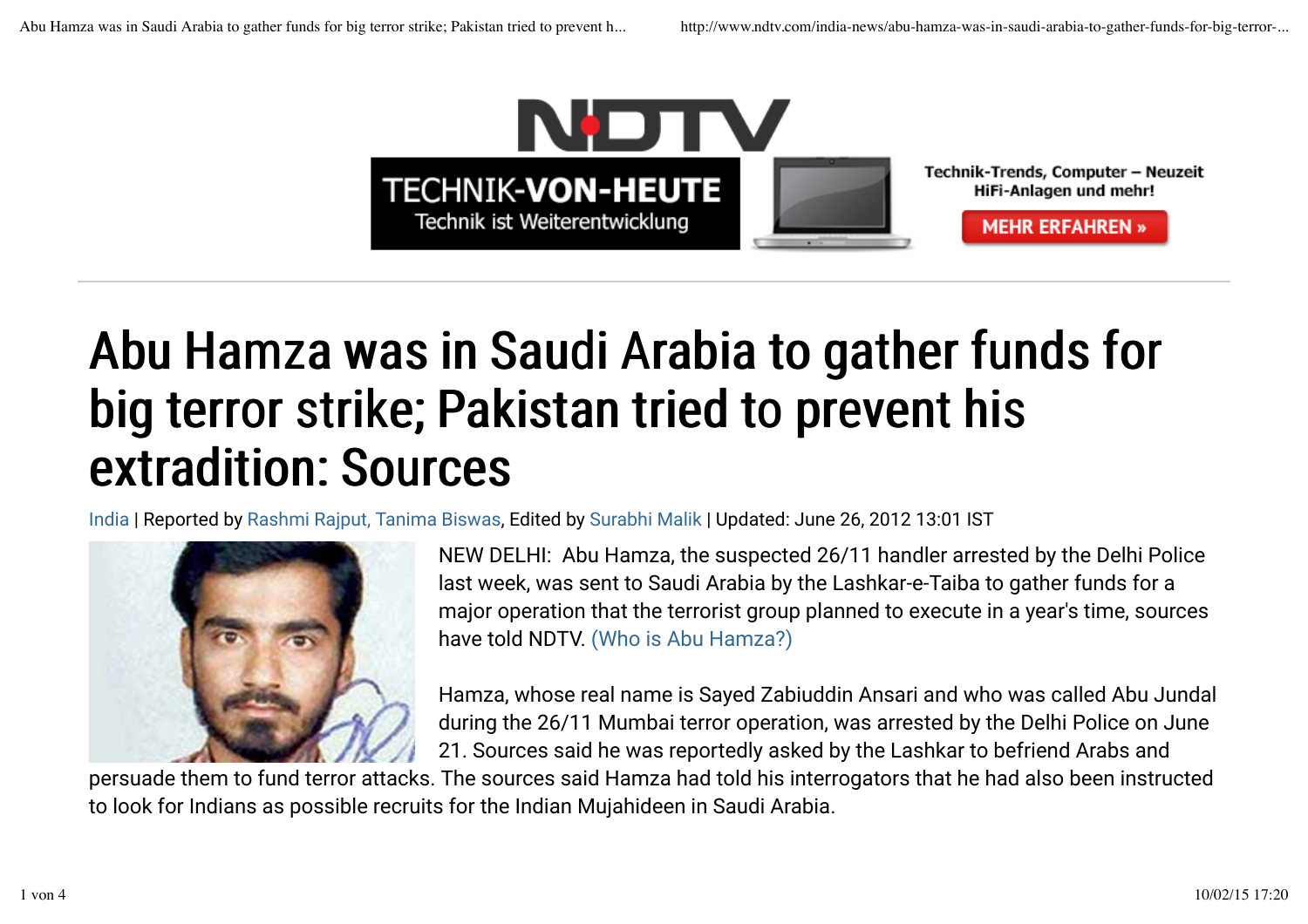Abu Hamza is currently in a Delhi jail in the custody of the Delhi Police. He will stay there till July 5. The man with ten aliases is seen as a big catch, especially as a breakthrough for India in the 26/11 investigations. He is named in both the case chargesheet and the dossier that India has handed to Pakistan. This is the first time that investigating agencies have in their custody a man who was on the inside of the 26/11 plot. Hamza's interrogation can also yield much information about the deadly Lashkar's Saudi Arabia operations and the Lashkar-Indian Mujahideen links.

Sources said India's Intelligence Bureau and the National Investigation Agency (NIA) tracked Hamza for over a year before they could nab him. He had been in Saudi Arabia for the last three years, having travelled there on a Pakistani passport, sources said. That reportedly made it more difficult to convince Saudi Arabia to hand him over to India, especially with Pakistan reportedly exerting pressure to ensure Jundal was not released. As a Lashkar insider who allegedly played a key role in the 2008 Mumbai attacks, Hamza could potentially expose the alleged role of Pakistan's state players like the ISI in that terror strike.

Pakistan had said earlier that Abu Hamza had been arrested. While it is now faced with the task of explaining how he travelled to Saudi Arabia and other countries, a spokesperson of the Pakistan High Commission in New Delhi said today, "Pakistan has been in the forefront in the campaign against terror. As agreed at the highest level between Pakistan and India, terrorism is a common concern and counter-terrorism cooperation is in the mutual interest of both countries. Pakistan has renewed its offer of cooperation in this domain."

Since there are diplomatic relationships involved, investigators are treading gingerly as the world watches. Sources have told NDTV that the US intelligence played a big role in helping India get Hamza.

Hamza was one of the six instructors or handlers of the 10 terrorists who attacked Mumbai on 26/11. Operating in pairs, they moved to different landmarks. In 72 hours, they killed 166 people. Ansari was instructing the duo at Nariman House. He asked them to let their victims know that "Yeh to sirf trailer hai, asal film baaki hai (this is just the trailer, the film has yet to start rolling)." He was of special interest to Indian intelligence officials because he used a smattering of Hindi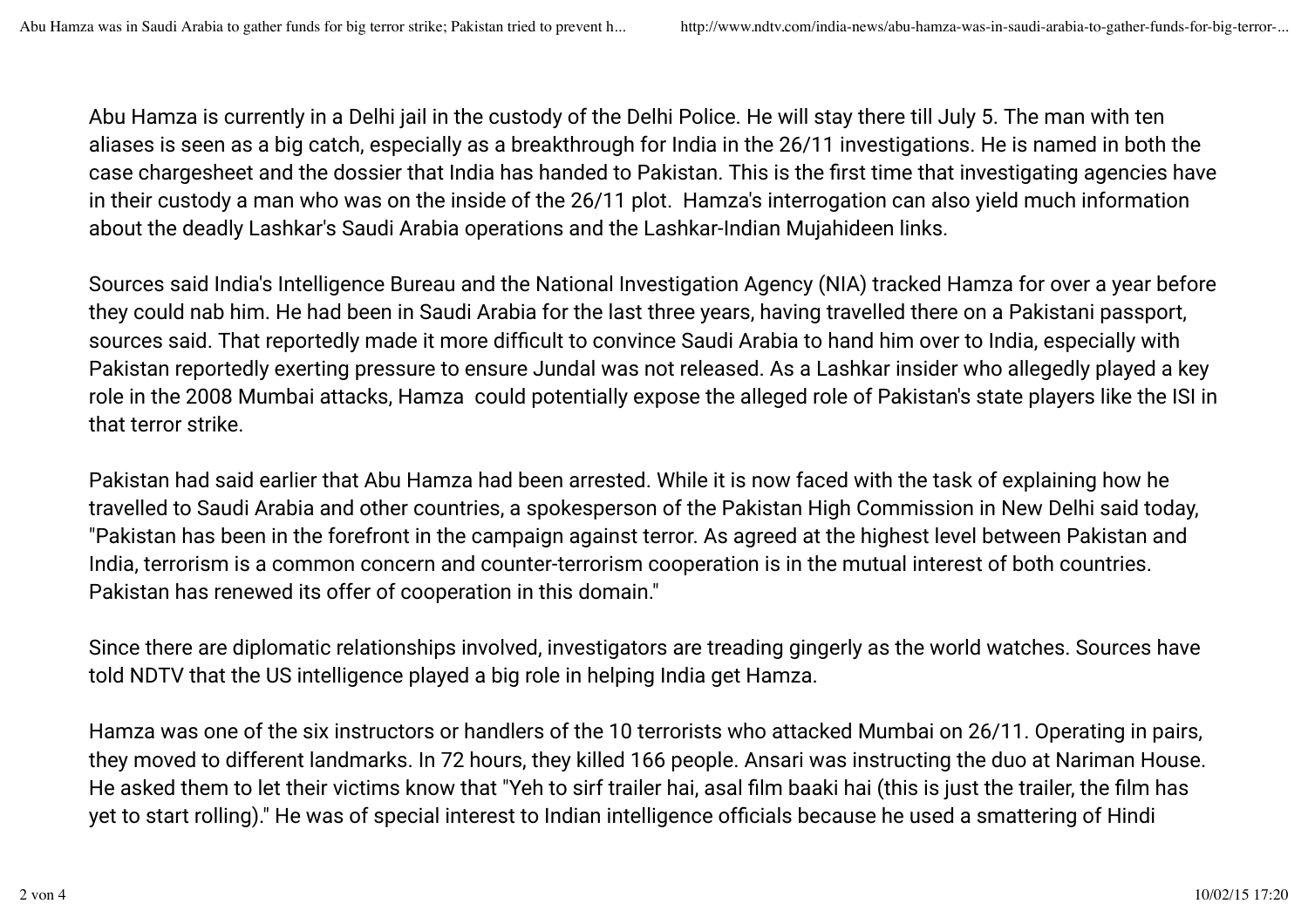words, rather than Urdu, in his lengthy tutorials. He talked of "Prashasan" (administration), "Udharan" (example) and "yuvak" (youth). Indian intelligence officials believed this was a "local hand."

When a suspected Lashkar operative Lal Baba Mohammad Sheikh was detained in 2010 in connection with the Pune bombings in February that year, he reportedly told interrogators that Hamza was connected to the Pune attack. He also allegedly identified Abu Jundal's voice as that of Zaibuddin Ansari of Beed, Maharashtra. The trail began there.

Sources in the Delhi Police also say that they were given vital information on Abu Hamza by another terrorist arrested last year in connection with the blast at Delhi's Jama Masjid in 2010. The police was told that the 26/11 handler had stayed in Pakistan and Bangladesh, and was recruiting and raising funds for the Lashkar-e-Taiba in countries including Saudi Arabia.

Abu Hamza's voice samples will now be matched against the recordings. The Mumbai Police wants to question him about the 2006 attacks on local trains in Mumbai. The Bangalore Police wants to interrogate him about his alleged role in a bomb blast outside Chinnaswamy Stadium during a cricket match in 2010. The National Investigation Agency which is handling the 26/11 case, also wants to interrogate him.

Ajmal Kasab, the lone terrorist arrested after the Mumbai 26/11 attacks, has mentioned Abu Hamza's role in court. He said that while he was training in Pakistan, it was the handler who taught Hindi to him and the others who executed the 26/11 attacks.

The Delhi Police officially maintains that Ansari was picked up from the Indira Gandhi International Airport - without explaining why he would risk travelling to India, or how he boarded a plane given that there's an Interpol red corner notice (the equivalent of an international arrest warrant) for him. Home Minister P Chidambaram did not confirm or deny reports that he was deported from Saudi Arabia. "The person who goes by the pseudonym of Abu Jundal has been apprehended and remanded to the custody of our law enforcement agencies," he said. Police sources say Ansari has been arrested under the Unlawful Activities (Prevention) Act (UAPA), the Explosives Act and the Passport Act.